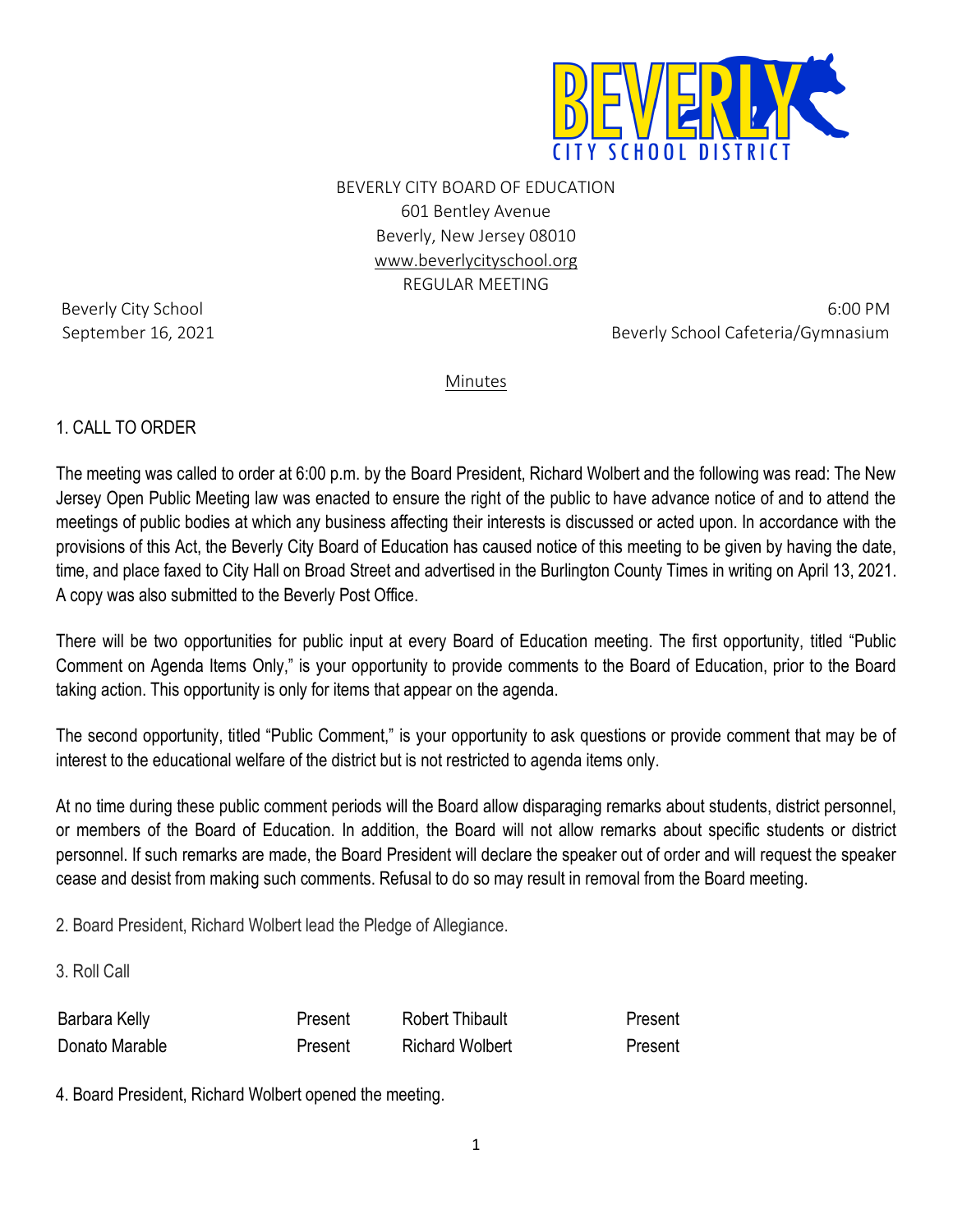

5. Board Member Comments on the Agenda

There were no Board Member comments on the agenda.

6. Public Comment on Agenda Items Only

There were no public comments on the agenda.

7. MOTION: BE IT RESOLVED, that the Board of Education approve the special meeting minutes for July 29, 2021 and regular meeting August 19, 2021.

Roll Call

| Barbara Kelly  | Affirmative | Robert Thibault        | Affirmative,<br>Abstained on<br>July 29, 2021<br>agenda |
|----------------|-------------|------------------------|---------------------------------------------------------|
| Donato Marable | Affirmative | <b>Richard Wolbert</b> | Affirmative                                             |

# MONTHLY FINANCIALS/CONTRACTS:

8. A motion was made by Barbara Kelly and seconded by Robert Thibault to approve the following action items A through I will be considered under consent agenda. Any item that requires further discussion may be pulled from the consent agenda and acted upon separately.

A. MOTION: To accept the financial Report of the Secretary for the month ending June 2021: Balance on hand \$2,896,447.72

Board Secretary's Month Certification

Budgetary Line Item Status

Certification of No Over-expenditures – Recommend acceptance that pursuant to N.J.A.C. 6A:23-2.12(c)3, Dr. Brian F. Savage, Board Secretary, certifies that as of June 2021, budgetary line item account has obligations and payments (contracted orders) which in total exceed the amount appropriated by the District Board of Education pursuant to N.J.S.A.18A:22-8 and 18A:22-8.1, which would be in violation of N.J.A.C. 6A:23-2.12 (a), that the District financial accounts have been reconciled and are in balance.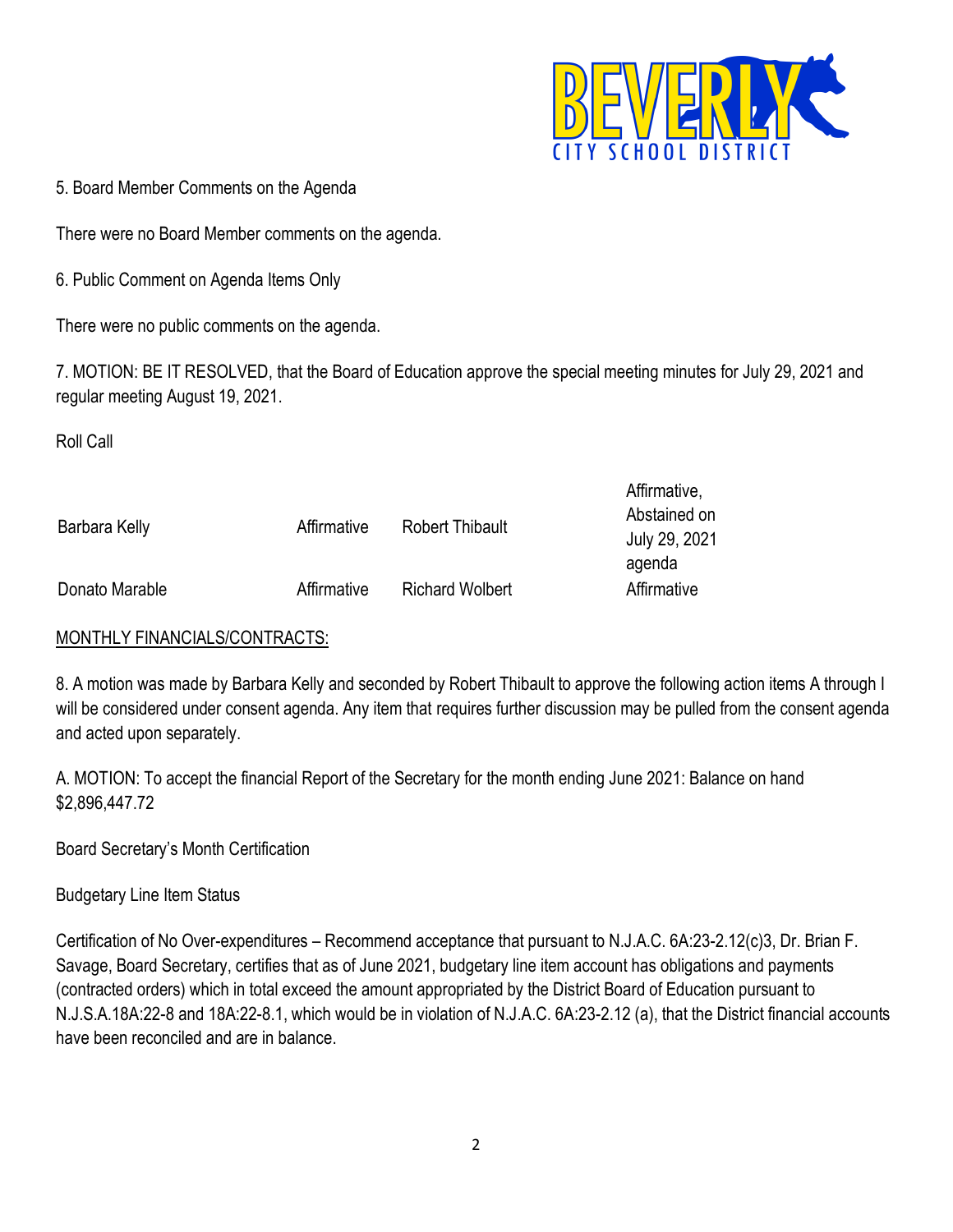

Brian F. Savage

School Business Administrator/Board Secretary Date

Board Certification – Recommend acceptance that through the adoption of this resolution, the Beverly City Board of Education, pursuant to N.J.A.C. 6A:23-2.12 (c) 4, certifies that as of June 2021, after review of the Secretary's monthly financial report (appropriations section) and upon consultation with the Business Administrator and other appropriate district officials, that to the best of our knowledge no major account or fund has been over-expended in violation of N.J.A.C. 6A:23- 2.12 (c)4 i-vi and that sufficient funds are available to meet the district's financial obligations for the remainder of the fiscal year.

B. MOTION: To accept the financial Report of the Secretary for the month ending July 2021: Balance on hand \$3,489,337.18

Board Secretary's Month Certification

Budgetary Line Item Status

Certification of No Over-expenditures – Recommend acceptance that pursuant to N.J.A.C. 6A:23-2.12(c)3, Dr. Brian F. Savage, Board Secretary, certifies that as of July 2021, budgetary line item account has obligations and payments (contracted orders) which in total exceed the amount appropriated by the District Board of Education pursuant to N.J.S.A.18A:22-8 and 18A:22-8.1, which would be in violation of N.J.A.C. 6A:23-2.12 (a), that the District financial accounts have been reconciled and are in balance.

Brian F. Savage

School Business Administrator/Board Secretary Date

Board Certification – Recommend acceptance that through the adoption of this resolution, the Beverly City Board of Education, pursuant to N.J.A.C. 6A:23-2.12 (c) 4, certifies that as of July 2021, after review of the Secretary's monthly financial report (appropriations section) and upon consultation with the Business Administrator and other appropriate district officials, that to the best of our knowledge no major account or fund has been over-expended in violation of N.J.A.C. 6A:23- 2.12 (c)4 i-vi and that sufficient funds are available to meet the district's financial obligations for the remainder of the fiscal year.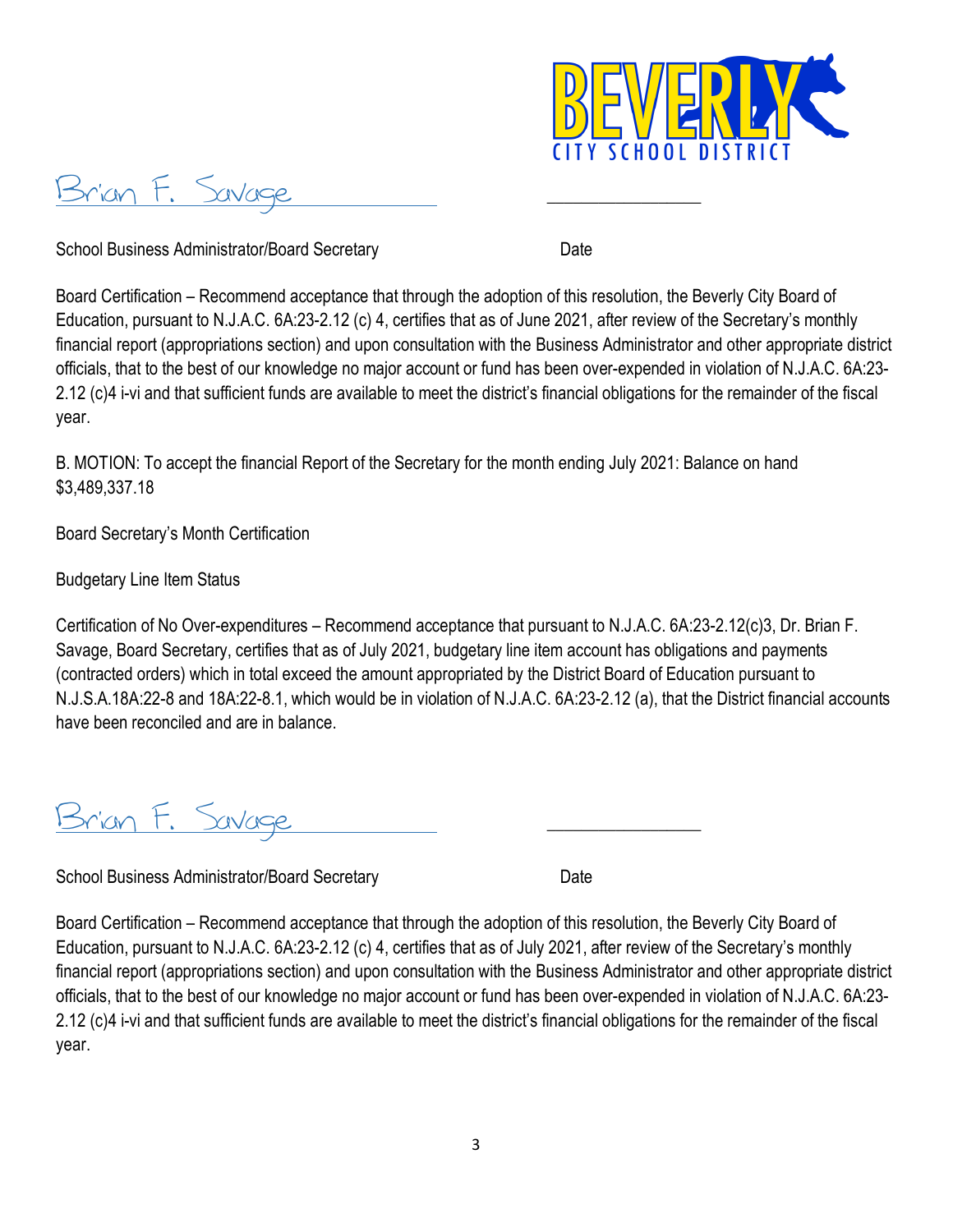

C. MOTION: To accept the financial report of the Treasurer of School Monies ending June 2021.

D. MOTION: To accept the financial report of the Treasurer of School Monies ending July 2021.

E. MOTION: To approve to authorize the Business Administrator to make transfers within accounts for the month of June 2021.

F. MOTION: To approve to authorize the Business Administrator to make transfers within accounts for the month of July 2021.

G. [MOTION: To approve the purchase orders in the amount of \\$](http://www.beverly.k12.nj.us/bcs/Member%27s%20Area/Board%20Only/Board%20Attachments/Item%23%209D%20March%202015%20PO%20List.PDF?1426684290) 3,303,834.27 for the month of September 2021.

H. MOTION: BE IT RESOLVED, that the Board of Education approve the bills totaling \$781,970.63 for the month of September 2021 to be paid, and the Secretary and the President be hereby authorized and directed to draw orders on the Treasurer for the payment of same.

[I. MOTION: To approve the gross payroll wages](http://www.beverly.k12.nj.us/bcs/Member%27s%20Area/Board%20Only/Board%20Attachments/Item%23%209F%20Gross%20Payroll%20March%202015%20Agenda.pdf?1426684353) for the pay period ending August 15, 2021 in the amount of \$50,640.56 and for the pay period ending August 31, 2021 in the amount of \$46,673.11 in the total amount of \$97,313.67 for the month of August 2021.

Roll Call

| r<br>Kelly<br><b>Barbara</b> |                    |  |
|------------------------------|--------------------|--|
| −<br>Donato Marable          | Wolbert<br>≀ırhard |  |

## FINANCIALS/CONTRACTS:

9. A motion was made by Robert Thibault and seconded by Donato Marable to approve the following: MOTION: To approve the following 2021-2022 school year tuition for out-of-district placement:

| <b>School</b>                | # of Students | Cost        | <b>Effective</b>   | <b>Comments</b>         | <b>Total</b> |
|------------------------------|---------------|-------------|--------------------|-------------------------|--------------|
| Lindenwold Public<br>Schools |               | \$11,748.00 | 9/9/2021-2/4/2022  | <b>Homeless Student</b> | \$11,748.00  |
| <b>BCSSSD</b>                | <sub>0</sub>  | \$44,319.00 | 9/1/2021-6/30/2022 | $1:1$ aids              | \$221,595.00 |
| <b>BCSSSD</b>                | 17            |             | 9/1/2021-6/30/2022 |                         | \$810,182.00 |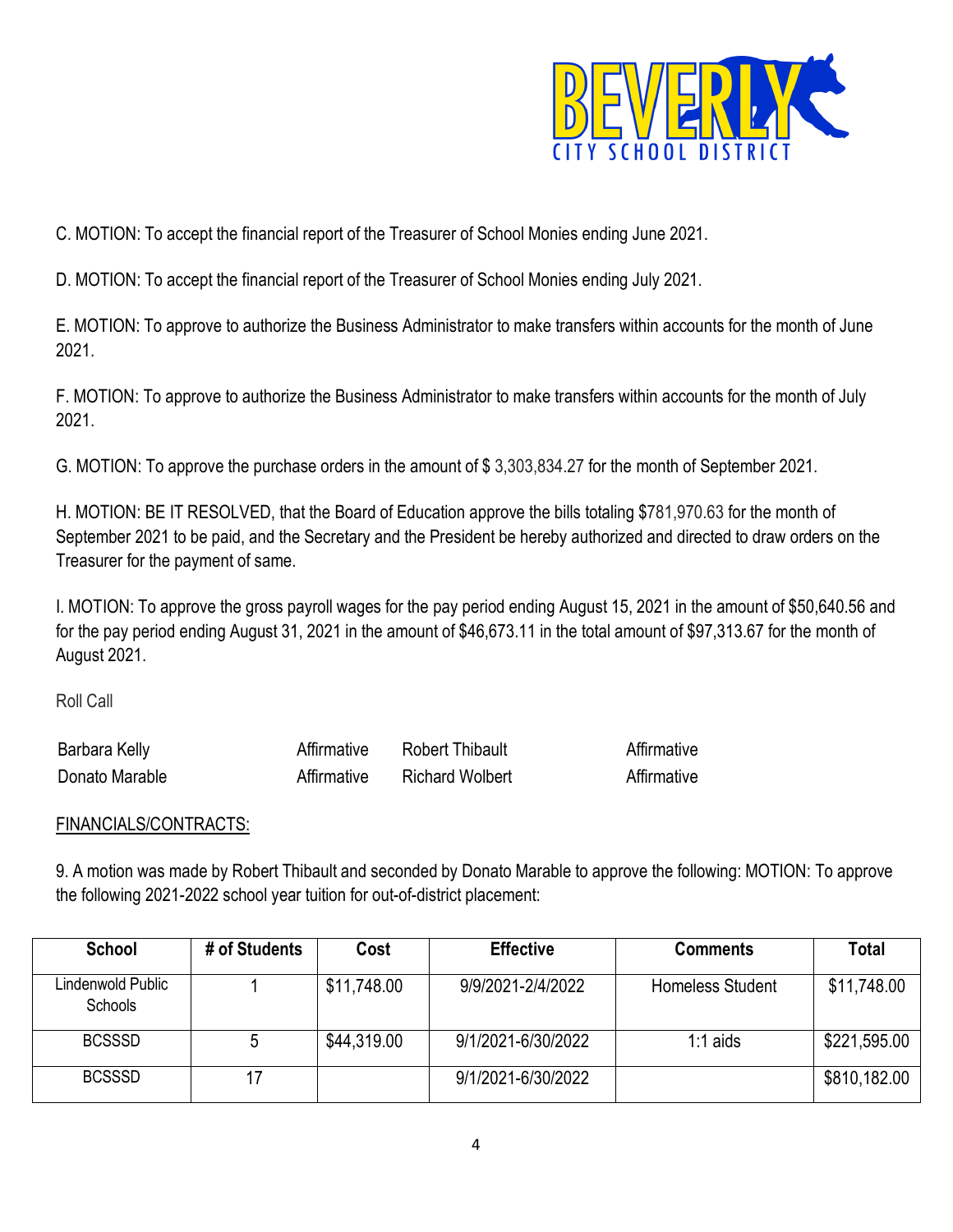

| <b>BC</b> Alternative | \$43,513.00 | 9/1/2021-6/30/2022 | \$43,513.00 |
|-----------------------|-------------|--------------------|-------------|
| Hampton Academy       | \$62,083.80 | 9/1/2021-6/30/2022 | \$62,083.80 |

Roll Call

| Bald<br>.      |                    |  |
|----------------|--------------------|--|
| Donato Marable | Wolbert<br>≀ıchard |  |

## PERSONNEL:

## 10. Consent Agenda:

A motion was made by Donato Marable and seconded by Barbara Kelly to approve the following action items A through H will be considered under consent agenda. Any item that requires further discussion may be pulled from the consent agenda and acted upon separately.

A. MOTION: BE IT RESOLVED, that the Board of Education approve to adjust salaries for the following teacher by virtue of the accumulations of advanced status credits on the salary guide in accordance with Board-BEA negotiated agreement for the 2021-2022 school year, said adjustments to be paid the first reasonable pay period:

| , eacher                                     | ⊦rom                        | -<br>Jld<br>. Salarv | 1 O                            | Salarv<br><b>New</b> |
|----------------------------------------------|-----------------------------|----------------------|--------------------------------|----------------------|
| $\sim$<br>$\cdots$<br>Meredith<br>hocklevد . | Step<br>BA+<br>$\pi$<br>- 1 | .367.00<br>\$60      | 30<br>D N<br>Ster<br>. .<br>אח | .667.00<br>\$60      |

B. MOTION: BE IT RESOLVED, that the Board of Education approve Jamie Rodriguez, Paraprofessional, Step #11, at the rate of \$18.55 per hour, retroactive September 1, 2021 through June 30, 2022.

C. MOTION: BE IT RESOLVED, that the Board of Education approve Laila Dahdouh, Paraprofessional, Step #11, at the rate of \$18.55 per hour, retroactive September 1, 2021 through June 30, 2022.

D. MOTION: BE IT RESOLVED, that the Board of Education approve to homebound instruction for 1 student effective September 13, 2021.

E. MOTION: BE IT RESOLVED, that the Board of Education approve Karen Spratt, Kathleen Kehlenbeck, and Donna Groves to conduct homebound instruction for 1 student up to 10 hours a week at the rate of \$40.00 per hour (hours split between the 3 teachers) effective September 13, 2021.

F. MOTION: To approve the Sub Caller List:

BE IT RESOLVED, that the Board of Education approve the Sub Caller List for the month of October 2021.

G. MOTION: To approve Resolution #5-14-14-: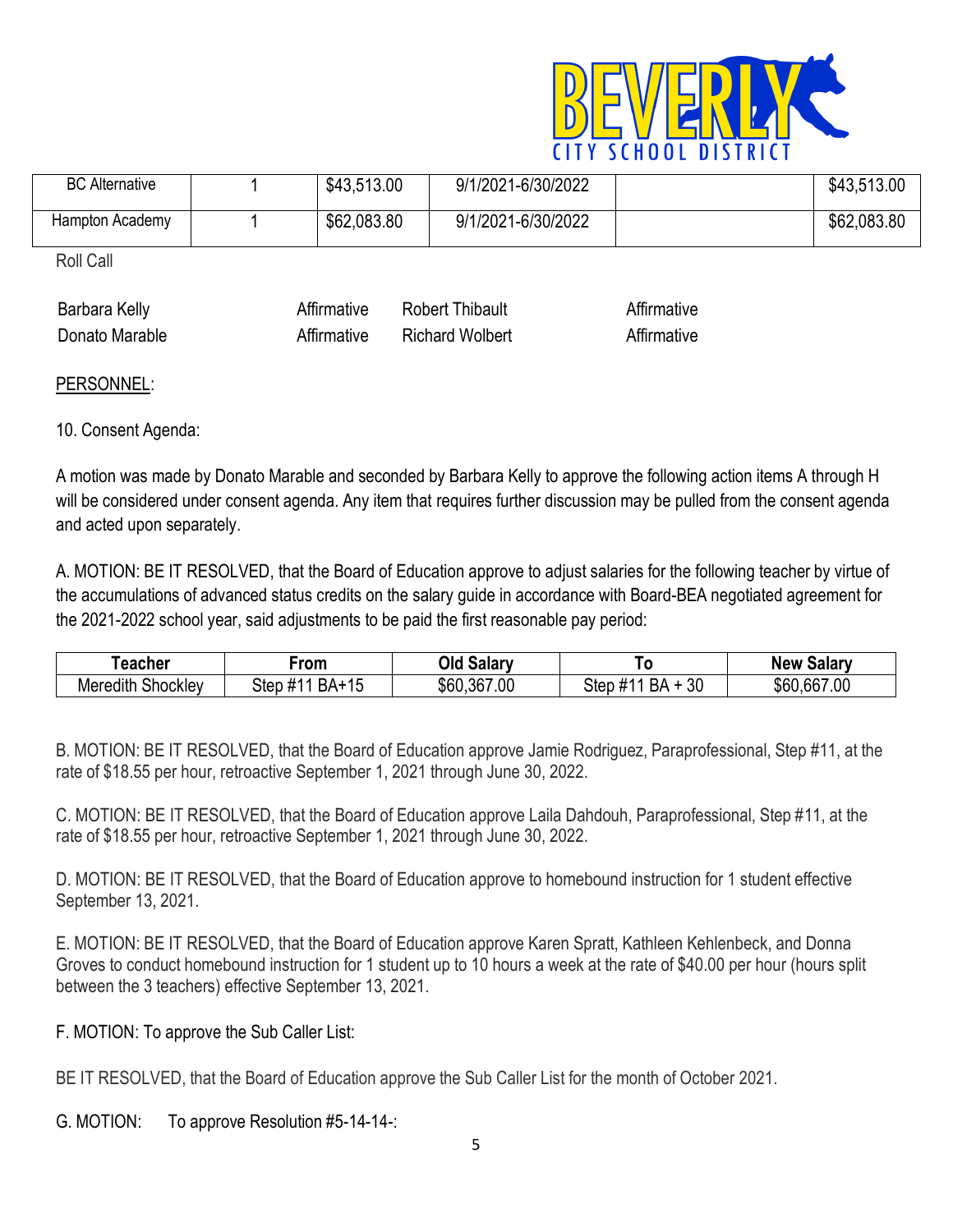

BE IT RESOLVED, to employ the following non-tenured teaching and district personnel for the Beverly City Schools for the 2021-2022 school year.

Pursuant to the provisions of N.J.S.A. 18A:27-4.1 and N.J.S.A. 18A:27-10, upon the recommendation of the Superintendent of Schools, renew the employment contracts of the following personnel for the 2021-2022 school year (REVISED tenure date due to unpaid maternity leave):

| <b>NAME</b>   | <b>ASSIGNMENT</b> | <b>REVISED TENURE</b><br><b>DATE</b> |
|---------------|-------------------|--------------------------------------|
| Caitlin Stone | Speech Therapist  | 12/30/2021                           |

H. MOTION: BE IT RESOLVED, that the Board of Education approve Cindy Dreher as sub custodian at the rate of \$16.50 per hour, retroactive September 14, 2021.

Roll Call

| <b>Barbara Kelly</b> | nipault         |  |
|----------------------|-----------------|--|
| Donato Marable       | Richard Wolbert |  |

## PROFESSIONAL DEVELOPMENT:

11. Consent Agenda:

A motion was made by Robert Thibault and seconded by Donato Marable to approve the following action items A through C will be considered under consent agenda. Any item that requires further discussion may be pulled from the consent agenda and acted upon separately.

A. MOTION: BE IT RESOLVED, that the Board of Education approve the professional development for the Summer Institute for Education in the amount of \$100 per day for the following staff:

- Kayla Costigan
- Heather Farrelly
- Francesca DiMedio
- Marcy Field
- Dawn Jones
- Chelsea Light
- Kelsey Meyer
- Ann Martorana
- Lois Harmon
- JoAnn Harmon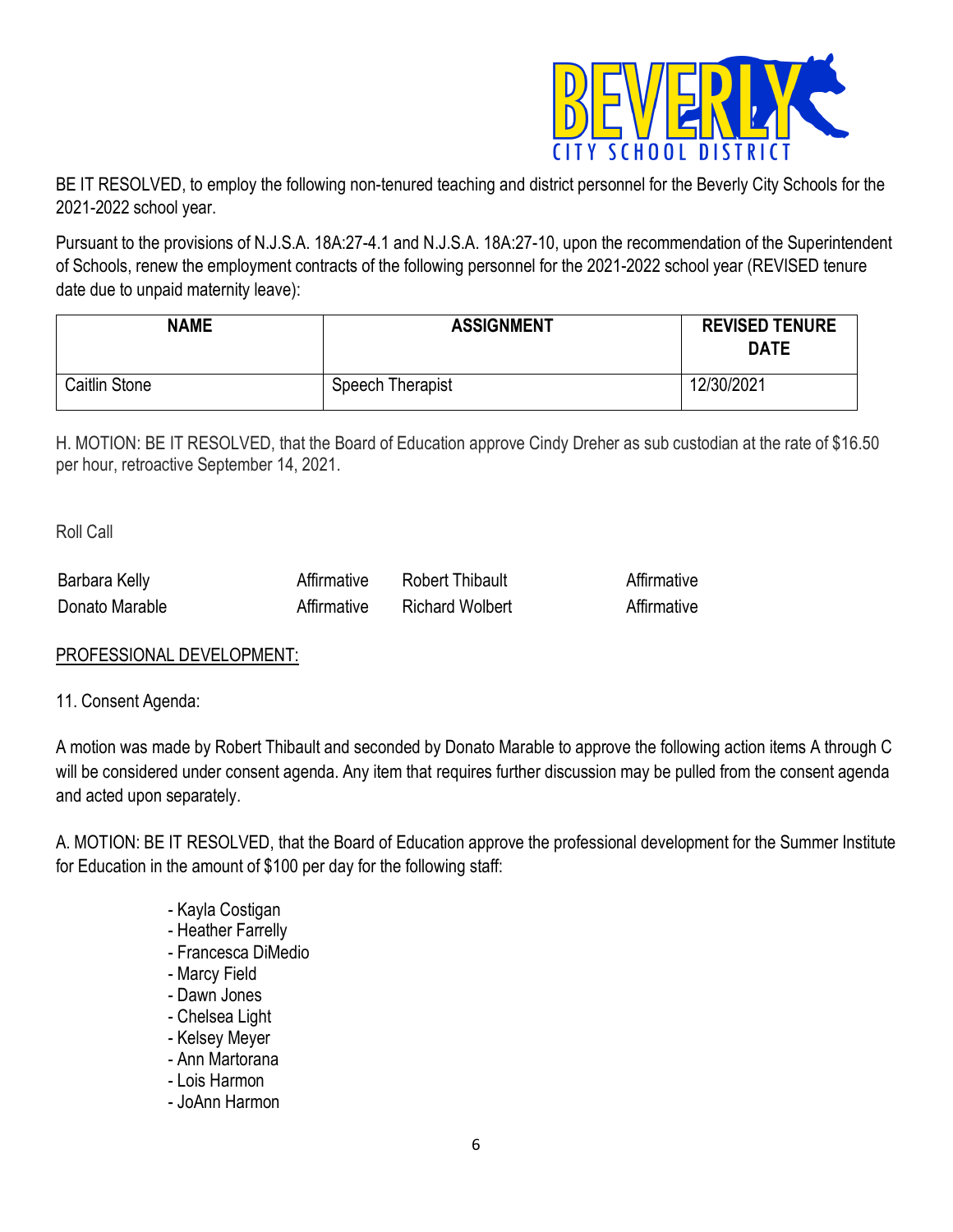

- Stefanie Campo
- Peg Gunkel
- Stefanie Maldonado
- Ed Carragher
- Naja Wimberly
- Alanna Schwoebel
- Larissa Druding
- Taylor Vann
- Kathleen Kehlenbeck
- Danielle Blythe
- Frank Vespe
- Lynda Fisher
- Ron Vogelei

B. MOTION: BE IT RESOLVED, that the Board of Education approve the professional development for Amy Hornbeck to attend the TPOT Reliability Training on November 8<sup>th</sup> -10<sup>th</sup>, 2021, virtual, in the total amount of \$325.00.

C. MOTION: BE IT RESOLVED, that the Board of Education approve the professional development for Barbara Kelly to attend the virtual NJSBA conference on October 26<sup>th</sup> – 28<sup>th</sup>, 2021, in the total amount of \$450.00

Roll Call

| Barbara Kelly  | ، در ر | $\sim$ 0.000 $\sim$ 0.000 $\sim$ 0.000 $\sim$ 0.000 $\sim$ 0.000 $\sim$ 0.000 $\sim$ 0.000 $\sim$ 0.000 $\sim$ 0.000 $\sim$ 0.000 $\sim$ 0.000 $\sim$ 0.000 $\sim$ 0.000 $\sim$ 0.000 $\sim$ 0.000 $\sim$ 0.000 $\sim$ 0.000 $\sim$ 0.000 $\sim$ 0.000 $\sim$ 0.000<br>:Robert<br><b>Thibault</b> |  |
|----------------|--------|---------------------------------------------------------------------------------------------------------------------------------------------------------------------------------------------------------------------------------------------------------------------------------------------------|--|
| Donato Marable |        | <b>Richard Wolbert</b>                                                                                                                                                                                                                                                                            |  |

12. Old Business –

- Classroom Modular Building – Dr. Savage gave an update on the modular building noting that information has now been posted on the website. Dr. Savage will continue to provide monthly updates as the project progresses.

- School Budget – Dr. Savage gave an update on the tuition and transportation budget concerns. He will continue to provide monthly updates to the Board of Education.

13. New Business

- Safety Grant – Dr. Savage was happy to announce that the safety grant has been approved by the State of New Jersey.

14. Superintendent's Report:

- A. [Enrollment Report:](http://www.beverly.k12.nj.us/bcs/Member%27s%20Area/Board%20Only/Board%20Attachments/Item%23%2016A%20Enrollment%20Report%20March%202015.pdf?1426684503) 330
- B. [Attendance Report:](http://www.beverly.k12.nj.us/bcs/Member%27s%20Area/Board%20Only/Board%20Attachments/Item%23%2016B%20Attendance%20Report%20March%202015.pdf?1426684573) 95%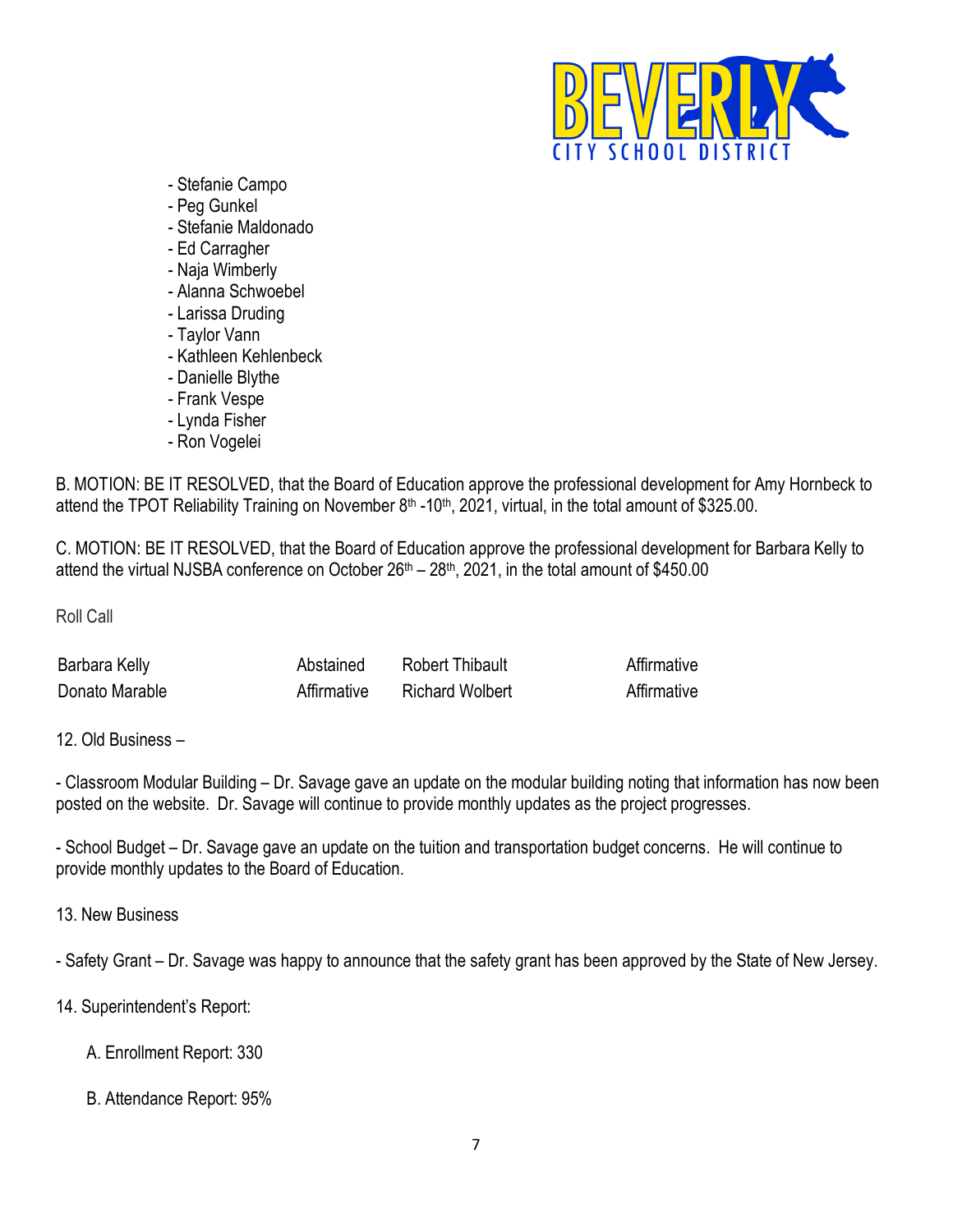

- C. [Nurse's Report:](http://www.beverly.k12.nj.us/bcs/Member%27s%20Area/Board%20Only/Board%20Attachments/Item%23%2016C%20Nurse%20Report%20March%202015.pdf?1426684603) Included for review.
- D. [H.I.B. Incidents:](http://www.beverly.k12.nj.us/bcs/Member%27s%20Area/Board%20Only/Board%20Attachments/Item%23%2016F%20H.I.B.%20Incidents%20March%202015.pdf?1426686841)

 0 incidents reported: 0 was confirmed bullying, 0 determined to be non-HIB related or non-actionable HIB, and 0 inconclusive.

E. [Discipline Report:](http://www.beverly.k12.nj.us/bcs/Member%27s%20Area/Board%20Only/Board%20Attachments/Item%23%2016D%20Discipline%20Report%20March%202015.pdf?1426684632)

Total Suspensions: 0

#### F. Drills:

- Fire Drill – September 13, 2021 – 3 minutes 35 seconds – 2:15 PM

15. Correspondence

There was no correspondence for the month.

16. Board Comments

Mr. Thibault wanted to clarify his comments from last month regarding the school information getting to the Beverly Bee. He wanted to make it clear that the information should come from the Board of Education.

17. Public Comments

The open to the public for public comments began at 6:28 p.m. and ended at 6:28 p.m.

There were no public comments.

18. Adjournment

A motion was made by Barbara Kelly and seconded by Robert Thibault to adjourn the Board of Education Meeting at 6:29 p.m.

#### Roll Call

| Barbara Kelly       | `hibault<br>:R∩h≙rt    |  |
|---------------------|------------------------|--|
| -<br>Donato Marable | <b>Richard Wolbert</b> |  |